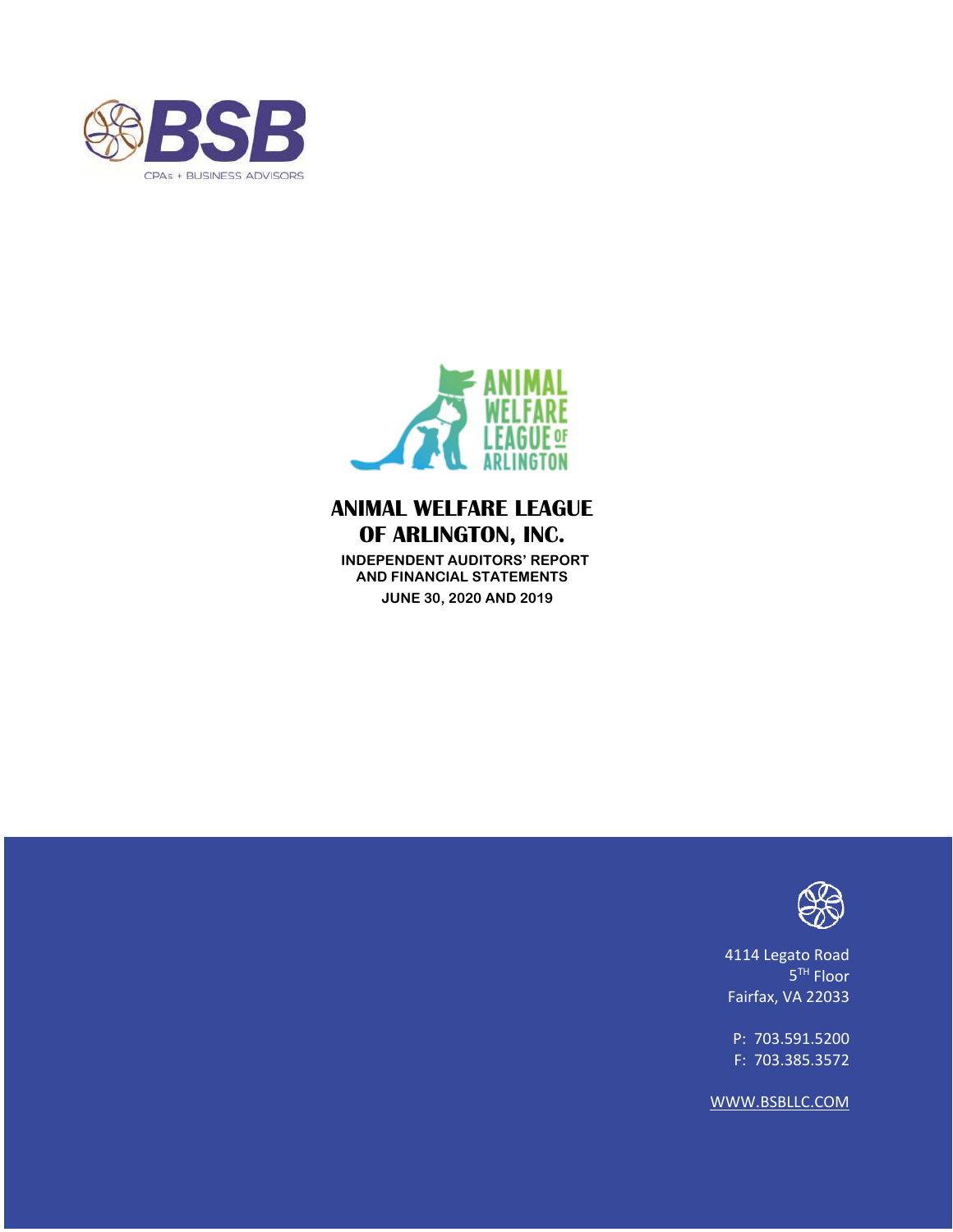**INDEPENDENT AUDITORS' REPORT AND FINANCIAL STATEMENTS**

**JUNE 30, 2020 AND 2019**

#### **CONTENTS**

| <b>Statements of Financial Position</b> |        |
|-----------------------------------------|--------|
|                                         |        |
| <b>Statement of Activities</b>          |        |
|                                         | 3      |
| <b>Statement of Activities</b>          |        |
|                                         |        |
| <b>Statement of Functional Expenses</b> |        |
|                                         | 5      |
| <b>Statement of Functional Expenses</b> |        |
|                                         | 6      |
| <b>Statements of Cash Flows</b>         |        |
|                                         |        |
|                                         | 8 - 15 |
|                                         |        |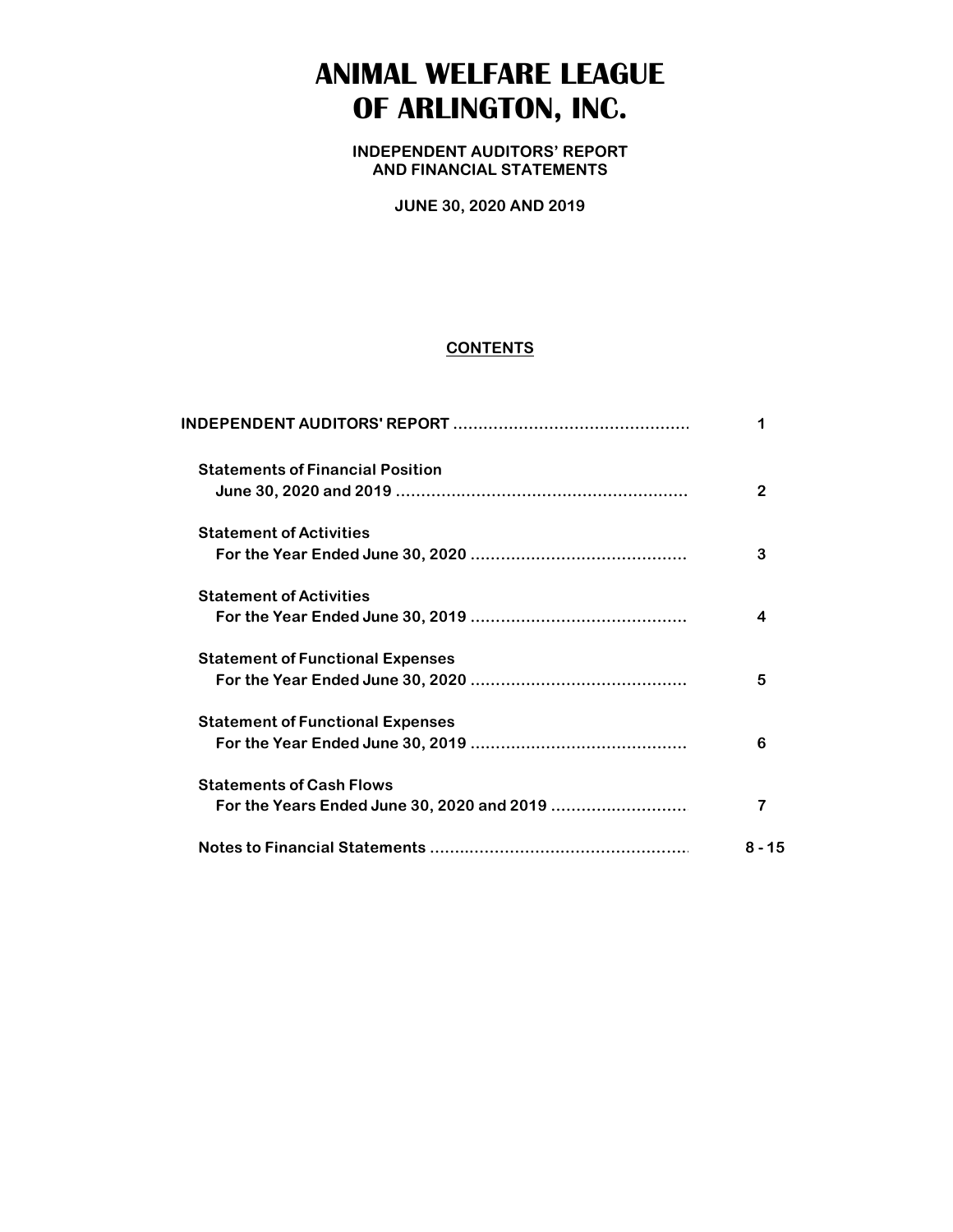

#### **INDEPENDENT AUDITORS' REPORT**

**To the Board of Directors of Animal Welfare League of Arlington, Inc. Arlington, Virginia** 

**We have audited the accompanying financial statements of Animal Welfare League of Arlington, Inc., a not-for-profit organization, which comprise the statements of financial position as of June 30, 2020 and 2019, and the related statements of activities, functional expenses and cash flows for the years then ended, and the related notes to the financial statements.** 

#### **Management's Responsibility for the Financial Statements**

**Management is responsible for the preparation and fair presentation of these financial statements in accordance with accounting principles generally accepted in the United States of America; this includes the design, implementation, and maintenance of internal control relevant to the preparation and fair presentation of financial statements that are free from material misstatement, whether due to fraud or error.** 

#### **Auditors' Responsibility**

**Our responsibility is to express an opinion on these financial statements based on our audits. We conducted our audits in accordance with auditing standards generally accepted in the United States of America. Those standards require that we plan and perform the audit to obtain reasonable assurance about whether the financial statements are free from material misstatement.** 

**An audit involves performing procedures to obtain audit evidence about the amounts and disclosures in the financial statements. The procedures selected depend on the auditor's judgment, including the assessment of the risks of material misstatement of the financial statements, whether due to fraud or error. In making those risk assessments, the auditor considers internal control relevant to the entity's preparation and fair presentation of the financial statements in order to design audit procedures that are appropriate in the circumstances, but not for the purpose of expressing an opinion on the effectiveness of the entity's internal control. Accordingly, we express no such opinion. An audit also includes evaluating the appropriateness of accounting policies used and the reasonableness of significant accounting estimates made by management, as well as evaluating the overall presentation of the financial statements.** 

**We believe that the audit evidence we have obtained is sufficient and appropriate to provide a basis for our audit opinion.** 

#### **Opinion**

**In our opinion, the financial statements referred to above present fairly, in all material respects, the financial position of Animal Welfare League of Arlington, Inc. as of June 30, 2020 and 2019, and the changes in its net assets and its cash flows for the years then ended in accordance with accounting principles generally accepted in the United States of America.** 

Burdette Smith & Bish, LLC

**Fairfax, Virginia October 15, 2020**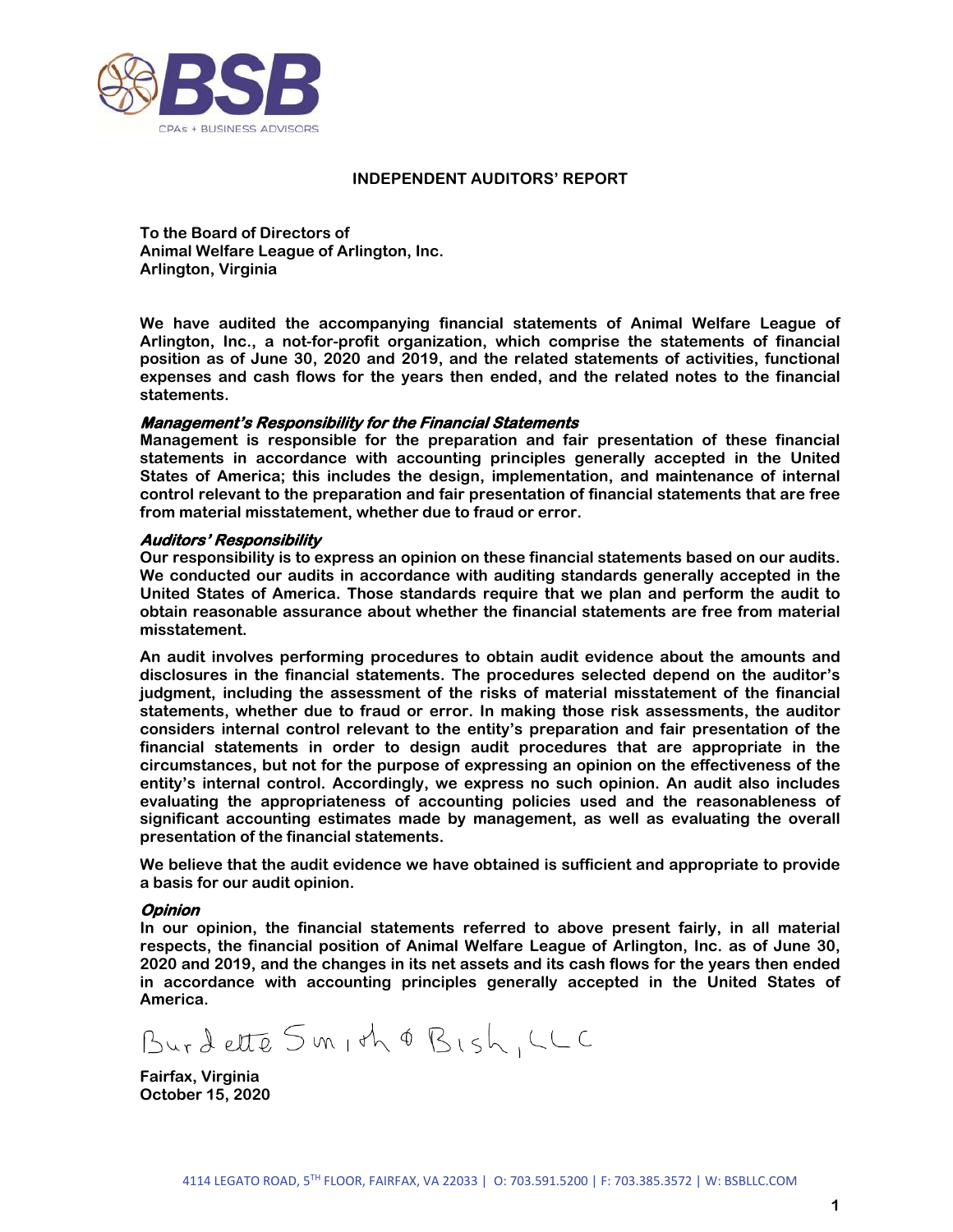**STATEMENTS OF FINANCIAL POSITION JUNE 30, 2020 AND 2019**

|                                   |     | <u> 2020</u> | 2019                   |
|-----------------------------------|-----|--------------|------------------------|
| <b>ASSETS</b>                     |     |              |                        |
|                                   |     |              |                        |
| <b>CURRENT ASSETS</b>             |     |              |                        |
|                                   |     | 248,962 \$   | 47,466                 |
|                                   |     | 630          | 1,756                  |
|                                   |     | 64,027       | 185,405                |
|                                   |     | 5,265        | 3,302                  |
|                                   |     | 29,981       | 28,819                 |
|                                   |     | 348,865      | 266,748                |
|                                   |     |              |                        |
|                                   |     | 6,964,658    | 6,250,750              |
|                                   |     | 5,228,651    | 5,180,923              |
|                                   |     | (2,731,719)  | (2,503,667)            |
|                                   |     | 2,496,932    | 2,677,256              |
| <b>TOTAL ASSETS</b>               | SS. |              | 9,810,455 \$ 9,194,754 |
| <b>LIABILITIES AND NET ASSETS</b> |     |              |                        |
| <b>CURRENT LIABILITIES</b>        |     |              |                        |
|                                   |     | 71,539 \$    | 89,210                 |
|                                   |     | 191,940      | 152,803                |
|                                   |     | 27,046       |                        |
|                                   |     | 436,325      |                        |
|                                   |     | 726,850      | 242,013                |
| <b>NET ASSETS</b>                 |     |              |                        |
|                                   |     | 8,404,130    | 8,555,257              |
|                                   |     | 679,475      | 397,484                |
|                                   |     | 9,083,605    | 8,952,741              |
|                                   |     |              |                        |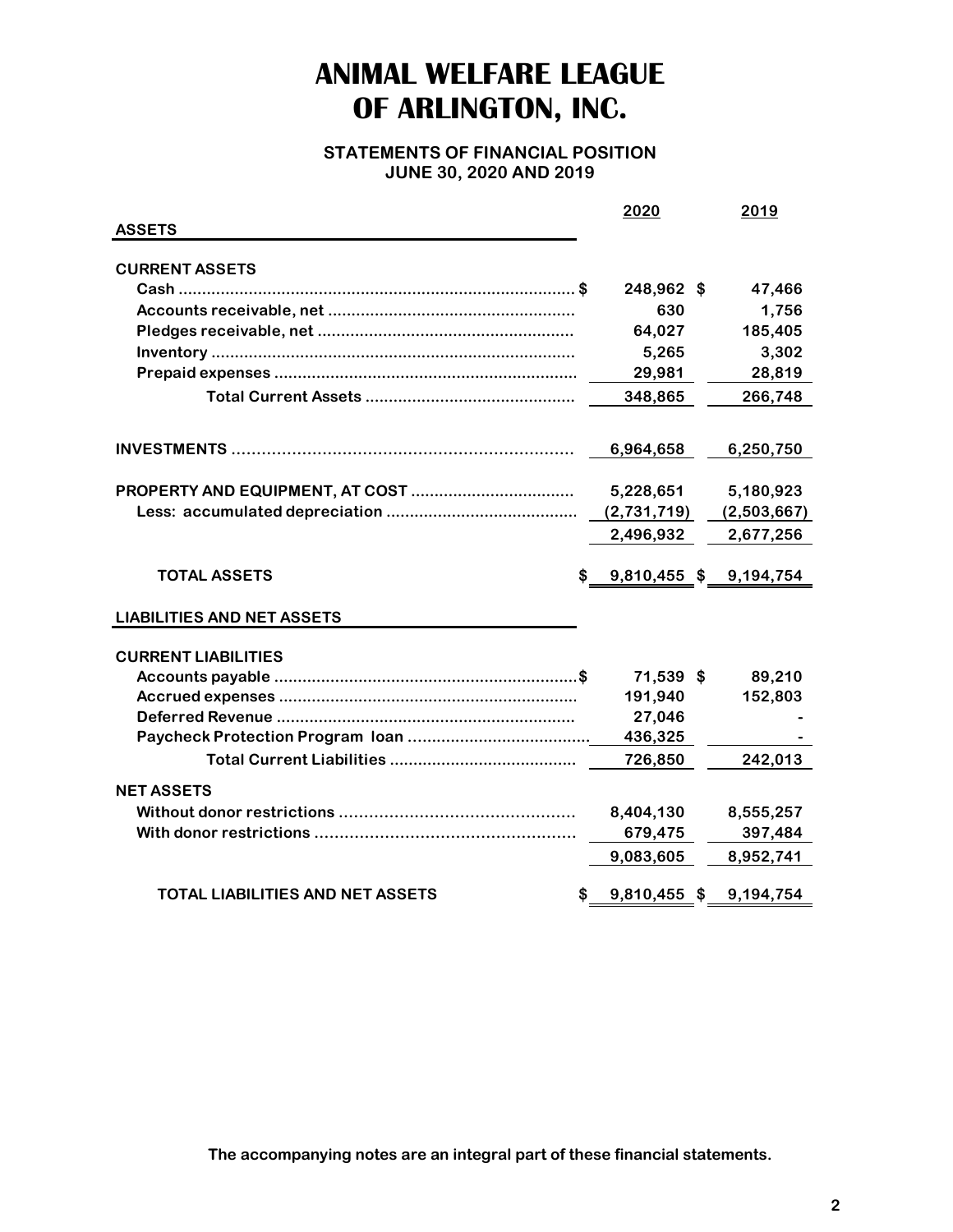### **STATEMENT OF ACTIVITIES FOR THE YEAR ENDED JUNE 30, 2020**

|                                           | <b>Without Donor</b> | <b>With Donor</b>   |           |
|-------------------------------------------|----------------------|---------------------|-----------|
|                                           | <b>Restrictions</b>  | <b>Restrictions</b> | Total     |
| <b>Support and Revenue</b>                |                      |                     |           |
| Adoptions and educational programs \$     | 402,807 \$           | -\$                 | 402,807   |
| Arlington County appropriation            | 1,419,517            |                     | 1,419,517 |
|                                           | 1,464,482            | 403,336             | 1,867,818 |
| Special events revenue, net of expenses   | 39,321               |                     | 39,321    |
| Merchandise and other income              | 33,693               |                     | 33,693    |
| Investment income (loss), net of expenses | 253,807              |                     | 253,807   |
|                                           | 3,613,627            | 403,336             | 4,016,963 |
| Net assets released from restrictions     | 121,345              | (121, 345)          |           |
|                                           | 3,734,972            | 281,991             | 4,016,963 |
| <b>Expenses</b>                           |                      |                     |           |
|                                           | 3,324,025            |                     | 3,324,025 |
| <b>Support services:</b>                  |                      |                     |           |
| Management and general                    | 83,296               |                     | 83,296    |
|                                           | 478,778              |                     | 478,778   |
|                                           | 3,886,099            |                     | 3,886,099 |
|                                           |                      |                     |           |
|                                           | (151, 127)           | 281,991             | 130,864   |
|                                           |                      |                     |           |
|                                           | 8,555,257            | 397,484             | 8,952,741 |
|                                           |                      |                     |           |
|                                           | 8,404,130 \$         | 679,475 \$          | 9,083,605 |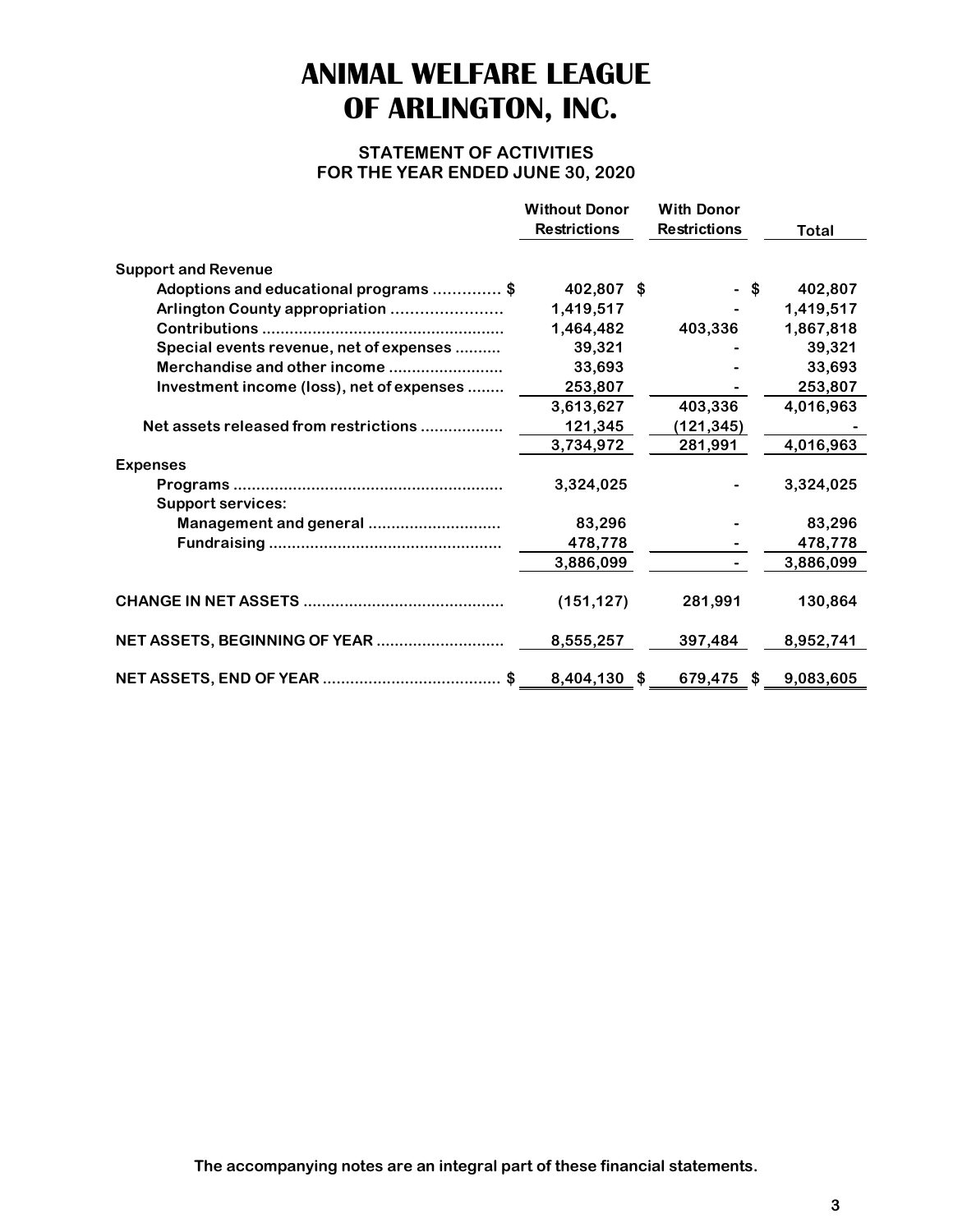### **STATEMENT OF ACTIVITIES FOR THE YEAR ENDED JUNE 30, 2019**

|                                           | <b>Without Donor</b> | <b>With Donor</b>   |                      |
|-------------------------------------------|----------------------|---------------------|----------------------|
|                                           | <b>Restrictions</b>  | <b>Restrictions</b> | <b>Total</b>         |
| <b>Support and Revenue</b>                |                      |                     |                      |
| Adoptions and educational programs \$     | $361,724$ \$         | - \$                | 361,724              |
| Arlington County appropriation            | 1,476,285            |                     | 1,476,285            |
|                                           | 1,777,353            | 146,610             | 1,923,963            |
| Special events revenue, net of expenses   | 99,296               |                     | 99,296               |
| Merchandise and other income              | 45,093               |                     | 45,093               |
| Investment income (loss), net of expenses | 316,351              |                     | 316,351              |
|                                           | 4,076,102            | 146,610             | 4,222,712            |
| Net assets released from restrictions     | 184,965              | (184, 965)          |                      |
|                                           | 4,261,067            | (38, 355)           | 4,222,712            |
| <b>Expenses</b>                           |                      |                     |                      |
|                                           | 3,165,632            |                     | 3,165,632            |
| <b>Support services:</b>                  |                      |                     |                      |
| Management and general                    | 74,139               |                     | 74,139               |
|                                           | 438,661              |                     | 438,661              |
|                                           | 3,678,432            |                     | 3,678,432            |
|                                           |                      |                     |                      |
|                                           | 582,635              | (38, 355)           | 544,280              |
|                                           |                      |                     |                      |
|                                           | 7,972,622            | 435,839             | 8,408,461            |
|                                           |                      |                     |                      |
|                                           | 8,555,257 \$         |                     | 397,484 \$ 8,952,741 |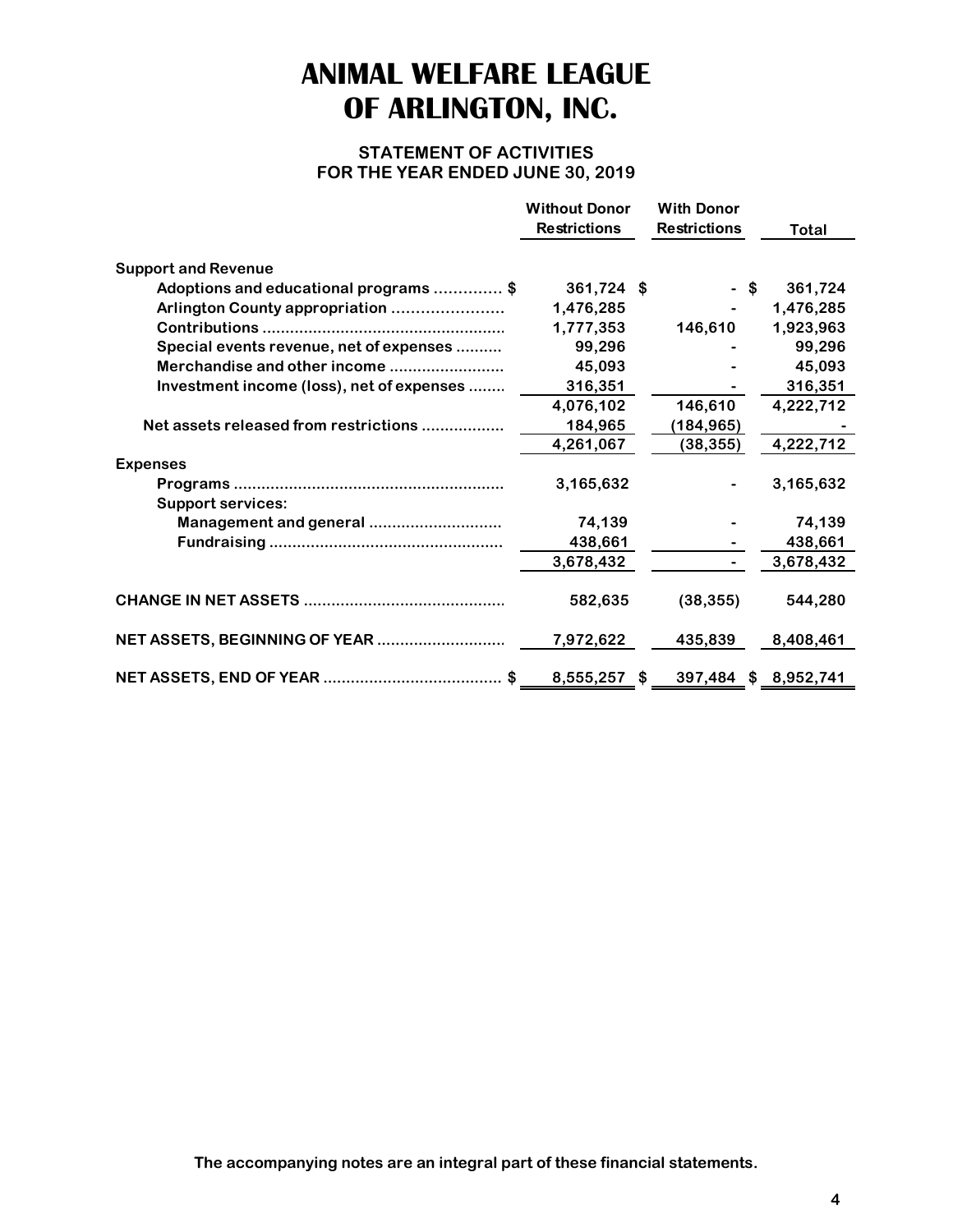### **STATEMENT OF FUNCTIONAL EXPENSES FOR THE YEAR ENDED JUNE 30, 2020**

|                              |    |                   |      |         |      | <b>Program Services</b> |      |                 |      |                 |     |             |      |                    |   |           |
|------------------------------|----|-------------------|------|---------|------|-------------------------|------|-----------------|------|-----------------|-----|-------------|------|--------------------|---|-----------|
|                              |    |                   |      |         |      | Total                   |      |                 |      | Total           |     |             |      |                    |   |           |
|                              |    | <b>Shelter</b>    |      | Animal  |      | County                  |      | Community       |      | Program         |     | Management  |      |                    |   | Total     |
|                              |    | <b>Operations</b> |      | Control |      | <b>Services</b>         |      | <b>Services</b> |      | <b>Services</b> |     | and General |      | <b>Fundraising</b> |   | 2020      |
| Animal care                  |    | 175,470 \$        |      |         |      | 175,470                 | - 36 | 98,552          | - 56 | 274,022         | - 5 |             |      |                    |   | 274,022   |
| Communications               |    | 23,964            |      | 24,695  |      | 48,659                  |      | 3,132           |      | 51,791          |     | 1,147       |      | 1,787              |   | 54,725    |
| Community programs           |    |                   |      |         |      |                         |      | 82,143          |      | 82,143          |     |             |      |                    |   | 82,143    |
| Depreciation                 |    | 148,433           |      | 37,108  |      | 185,541                 |      | 39,582          |      | 225,123         |     | 7,422       |      | 14,843             |   | 247,388   |
| Donated services             |    |                   |      |         |      |                         |      | 9,360           |      | 9,360           |     |             |      |                    |   | 9,360     |
| Employee benefits            |    | 168,008           |      | 46,432  |      | 214,440                 |      | 55,653          |      | 270,093         |     | 2,966       |      | 30,756             |   | 303,815   |
| Events and appeals           |    |                   |      |         |      |                         |      |                 |      |                 |     |             |      | 101,945            |   | 101,945   |
| Humane education             |    |                   |      |         |      |                         |      | 61,804          |      | 61,804          |     |             |      |                    |   | 61,804    |
|                              |    | 12,867            |      | 19,941  |      | 32,808                  |      | 18,560          |      | 51,368          |     |             |      |                    |   | 51,368    |
| Microchip expense            |    | 14,530            |      |         |      | 14,530                  |      |                 |      | 14,530          |     |             |      |                    |   | 14,530    |
| Miscellaneous                |    | 2,231             |      | 613     |      | 2,844                   |      | 2,265           |      | 5,109           |     | 13,311      |      | 381                |   | 18,801    |
| Office expense and equipment |    | 37,690            |      | 6,925   |      | 44,615                  |      | 6,557           |      | 51,172          |     | 230         |      | 1,272              |   | 52,674    |
| Payroll taxes                |    | 89,323            |      | 28,332  |      | 117,655                 |      | 26,146          |      | 143,801         |     | 1,634       |      | 17,975             |   | 163,410   |
| Printing and postage         |    | 1,994             |      | 930     |      | 2,924                   |      | 5,761           |      | 8,685           |     | 292         |      | 39,509             |   | 48,486    |
| Professional services        |    |                   |      | 1,985   |      | 1,985                   |      | 400             |      | 2,385           |     | 30,841      |      |                    |   | 33,226    |
| Public relations             |    |                   |      |         |      |                         |      | 1.742           |      | 1,742           |     |             |      | 1,627              |   | 3,369     |
| Repairs and maintenance      |    | 38,936            |      | 15,415  |      | 54,351                  |      | 21,125          |      | 75,476          |     | 1,897       |      | 19,584             |   | 96,957    |
|                              |    | 1,161,882         |      | 368,241 |      | 1,530,123               |      | 337,540         |      | 1,867,663       |     | 21,019      |      | 232,520            |   | 2,121,202 |
| Taxes, other                 |    | 12,997            |      | 5,415   |      | 18,412                  |      | 6,042           |      | 24,454          |     |             |      |                    |   | 24,454    |
|                              |    | 3,913             |      | 11,798  |      | 15,711                  |      | 11,343          |      | 27,054          |     | 6           |      | 2,286              |   | 29,346    |
|                              |    |                   |      |         |      |                         |      |                 |      |                 |     |             |      | 6,301              |   | 6,301     |
|                              |    | 27,777            |      | 8,251   |      | 36,028                  |      | 9,640           |      | 45,668          |     | 2,206       |      | 4,412              |   | 52,286    |
|                              |    |                   |      |         |      |                         |      | 1,939           |      | 1,939           |     |             |      |                    |   | 1,939     |
| Workers compensation         |    | 17,902            |      | 5,533   |      | 23,435                  |      | 5,208           |      | 28,643          |     | 325         |      | 3,580              |   | 32,548    |
|                              | S. | 1,937,917         | - 35 | 581,614 | - 56 | 2,519,531               |      | 804,494         |      | 3,324,025       |     | 83,296      | - 56 | 478,778            | S | 3,886,099 |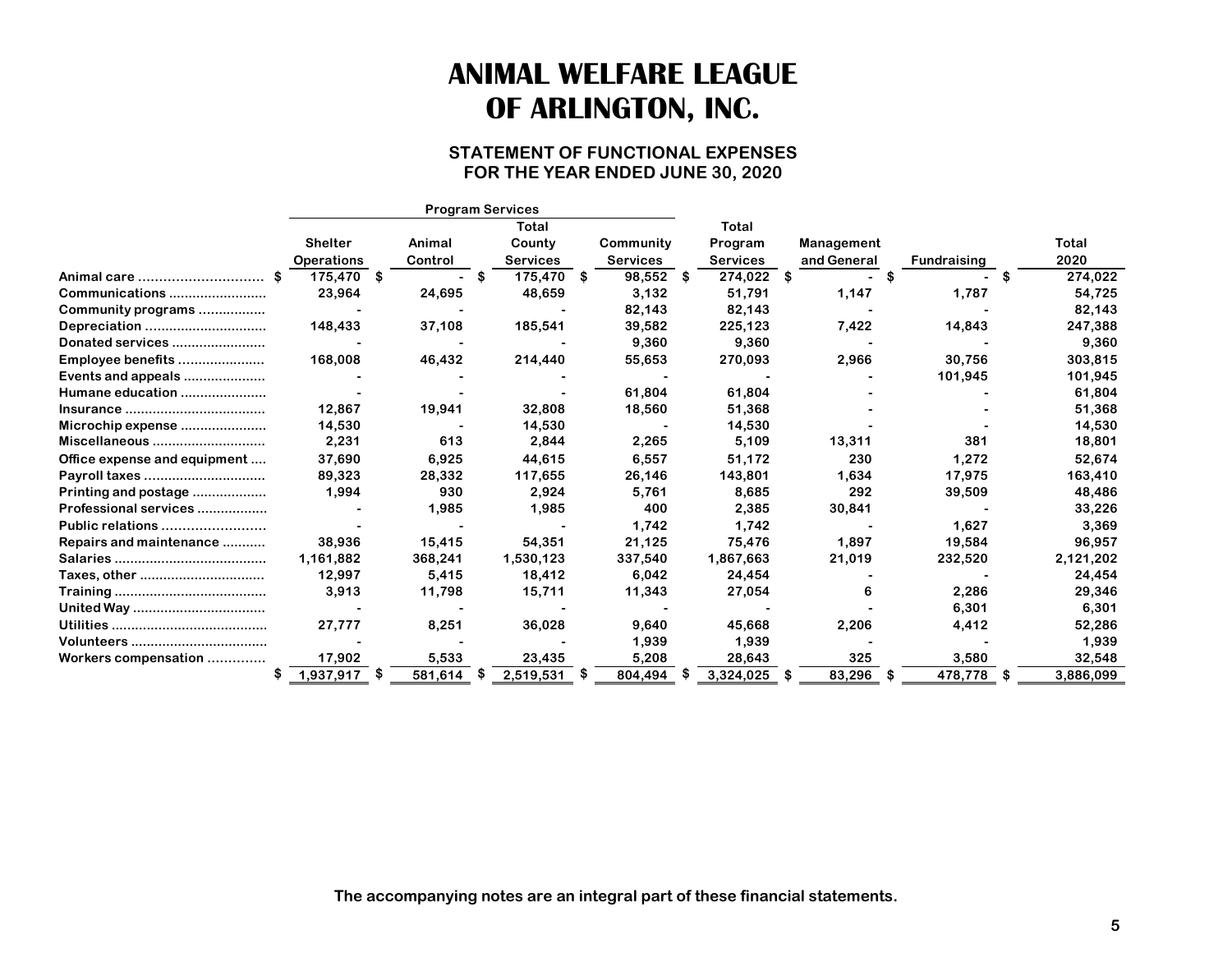### **STATEMENT OF FUNCTIONAL EXPENSES FOR THE YEAR ENDED JUNE 30, 2019**

|                              |    |                   | <b>Program Services</b> |     |                 |   |                 |                 |             |      |                    |    |           |
|------------------------------|----|-------------------|-------------------------|-----|-----------------|---|-----------------|-----------------|-------------|------|--------------------|----|-----------|
|                              |    |                   |                         |     | Total           |   |                 | Total           |             |      |                    |    |           |
|                              |    | <b>Shelter</b>    | Animal                  |     | County          |   | Community       | Program         | Management  |      |                    |    | Total     |
|                              |    | <b>Operations</b> | Control                 |     | <b>Services</b> |   | <b>Services</b> | <b>Services</b> | and General |      | <b>Fundraising</b> |    | 2019      |
| Animal care                  |    | 194.123 \$        |                         | -SS | 194,123         | S | 115,855 \$      | 309,978         | \$          |      |                    | S  | 309,978   |
| Communications               |    | 17,005            | 19,180                  |     | 36,185          |   | 4,416           | 40,601          | 1,105       |      | 2,051              |    | 43,757    |
| Community programs           |    |                   |                         |     |                 |   | 98,490          | 98,490          |             |      |                    |    | 98,490    |
| Depreciation                 |    | 136,322           | 34,080                  |     | 170,402         |   | 36,561          | 206,963         | 6,815       |      | 13,632             |    | 227,410   |
| Donated services             |    |                   |                         |     |                 |   | 15,933          | 15,933          |             |      |                    |    | 15,933    |
| Employee benefits            |    | 176,377           | 45,994                  |     | 222,371         |   | 61,582          | 283,953         | 2,854       |      | 33,918             |    | 320,725   |
| Events and appeals           |    |                   |                         |     |                 |   |                 |                 |             |      | 68,148             |    | 68,148    |
| Humane education             |    |                   |                         |     |                 |   | 35,070          | 35,070          |             |      |                    |    | 35,070    |
|                              |    | 11,412            | 17,689                  |     | 29,101          |   | 16,789          | 45,890          |             |      |                    |    | 45,890    |
| Microchip expense            |    | 12,024            |                         |     | 12,024          |   |                 | 12,024          |             |      |                    |    | 12,024    |
| Miscellaneous                |    | 337               | 85                      |     | 422             |   | 732             | 1,154           | 8,120       |      | 196                |    | 9,470     |
| Office expense and equipment |    | 45,254            | 3,829                   |     | 49,083          |   | 14,325          | 63,408          | 580         |      | 1,985              |    | 65,973    |
| Payroll taxes                |    | 82,678            | 25,555                  |     | 108,233         |   | 24,052          | 132,285         | 1,503       |      | 16,536             |    | 150,324   |
| Printing and postage         |    | 1,822             | 402                     |     | 2,224           |   | 2,561           | 4,785           | 212         |      | 32,519             |    | 37,516    |
| Professional services        |    | 5,875             | 6,142                   |     | 12,017          |   | 6,938           | 18,955          | 29,081      |      | 15,975             |    | 64,011    |
| Public relations             |    |                   |                         |     |                 |   | 1,469           | 1,469           |             |      | 2,806              |    | 4,275     |
| Repairs and maintenance      |    | 20,698            | 23,001                  |     | 43,699          |   | 22,593          | 66,292          | 1,979       |      | 24,430             |    | 92,701    |
|                              |    | 1,063,343         | 328,455                 |     | 1,391,798       |   | 309,492         | 1,701,290       | 19,056      |      | 212,395            |    | 1,932,741 |
| Taxes, other                 |    | 12,812            | 5,062                   |     | 17,874          |   | 5,216           | 23,090          |             |      |                    |    | 23,090    |
|                              |    | 10,579            | 5,953                   |     | 16,532          |   | 11,808          | 28,340          | 274         |      | 4,708              |    | 33,322    |
|                              |    |                   |                         |     |                 |   |                 |                 |             |      | 1,442              |    | 1,442     |
|                              |    | 28,968            | 8,603                   |     | 37,571          |   | 10,018          | 47,589          | 2,287       |      | 4,573              |    | 54,449    |
|                              |    |                   |                         |     |                 |   | 1,295           | 1,295           |             |      |                    |    | 1,295     |
| Workers compensation         |    | 16,736            | 5,173                   |     | 21,909          |   | 4,869           | 26,778          | 273         |      | 3,347              |    | 30,398    |
|                              | æ. | 1,836,365         | 529,203                 |     | 2,365,568       |   | 800,064         | 3,165,632       | 74,139      | - 36 | 438,661            | \$ | 3,678,432 |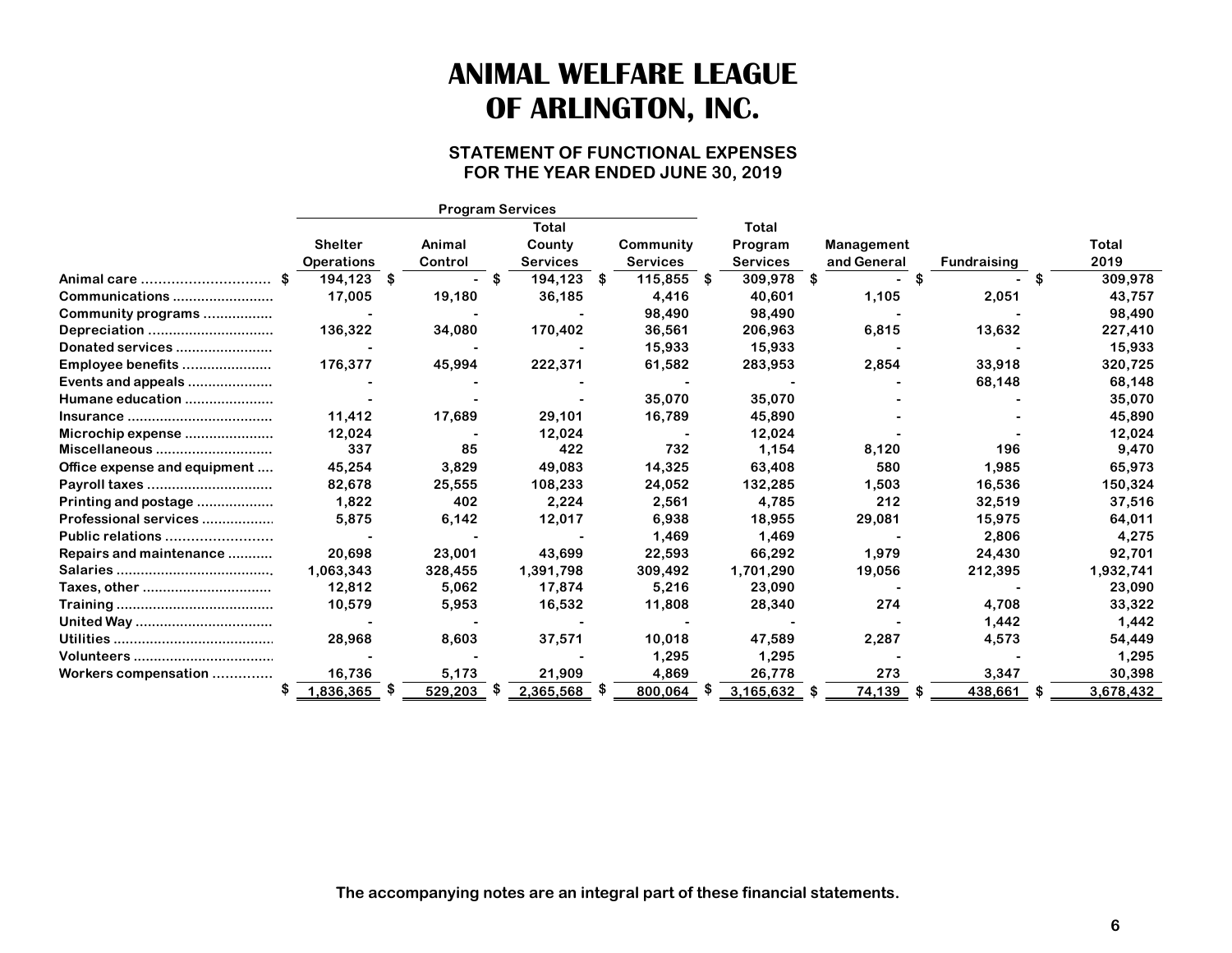### **STATEMENTS OF CASH FLOWS FOR THE YEARS ENDED JUNE 30, 2020 AND 2019**

|                                                                                                          | 2020              | 2019              |
|----------------------------------------------------------------------------------------------------------|-------------------|-------------------|
| <b>CASH FLOWS FROM OPERATING ACTIVITIES</b>                                                              |                   |                   |
| Cash received from the County of Arlington and others  \$                                                | 3,860,778 \$      | 3,758,695         |
|                                                                                                          | 340,057           | 374,022           |
|                                                                                                          | (3,602,956)       | (3,519,116)       |
| Net Cash Provided By (Used In) Operating Activities                                                      | 597,879           | 613,601           |
| <b>CASH FLOW FROM INVESTING ACTIVITIES</b>                                                               |                   |                   |
|                                                                                                          | (75, 295)         | (380, 324)        |
|                                                                                                          | (1,864,561)       | (1,855,522)       |
|                                                                                                          | 1,107,148         | 1,569,225         |
| Net Cash Provided By (Used In) Investing Activities                                                      | (832, 708)        | (666, 621)        |
| <b>CASH FLOW FROM INVESTING ACTIVITIES</b>                                                               |                   |                   |
|                                                                                                          |                   |                   |
|                                                                                                          | 436,325           |                   |
| Net Cash Provided By (Used In) Financing Activities                                                      | 436,325           |                   |
| NET DECREASE IN CASH AND CASH EQUIVALENTS                                                                | 201,496           | (53,020)          |
| CASH AND CASH EQUIVALENTS, BEGINNING OF YEAR  17,466                                                     |                   | 100,486           |
| CASH AND CASH EQUIVALENTS, END OF YEAR \$                                                                | 248,962 \$        | 47,466            |
|                                                                                                          |                   |                   |
| <b>RECONCILIATION OF CHANGE IN NET ASSETS TO NET</b><br>CASH PROVIDED BY (USED IN) OPERATING ACTIVITIES: |                   |                   |
|                                                                                                          | $130,864$ \$      | 544,280           |
|                                                                                                          |                   |                   |
| Adjustments to reconcile change in net assets to net cash                                                |                   |                   |
| provided by (used in) operating activities:                                                              |                   |                   |
|                                                                                                          | 247,389<br>29,089 | 227,410<br>16,064 |
| Unrealized (gain) loss on investments                                                                    | 14,416            | 1,383             |
| Net (gain) loss on disposals of property and equipment.                                                  | 8,230             | 1,564             |
| Decrease (increase) in:                                                                                  |                   |                   |
|                                                                                                          | 1,126             | 1,791             |
|                                                                                                          | 121,378           | (185, 405)        |
|                                                                                                          | (1,963)           | (99)              |
|                                                                                                          | (1, 162)          | (6,624)           |
| Increase (decrease) in:                                                                                  |                   |                   |
|                                                                                                          | (17, 671)         | 7,370             |
|                                                                                                          | 39,137            | 6,842             |
|                                                                                                          | 27,046            | (975)             |
|                                                                                                          | 467,015           | 69,321            |
| NET CASH PROVIDED BY (USED IN) OPERATING ACTIVITIES . \$                                                 | 597,879 \$        | 613,601           |
| SUPPLEMENTAL NONCASH ACTIVITIES                                                                          |                   |                   |
|                                                                                                          |                   |                   |
|                                                                                                          | $9,360$ \$        | 15,933            |
| Donated stock used to purchase investments                                                               | 52,306            | 6,426             |
|                                                                                                          | 61,666 \$         | 22,359            |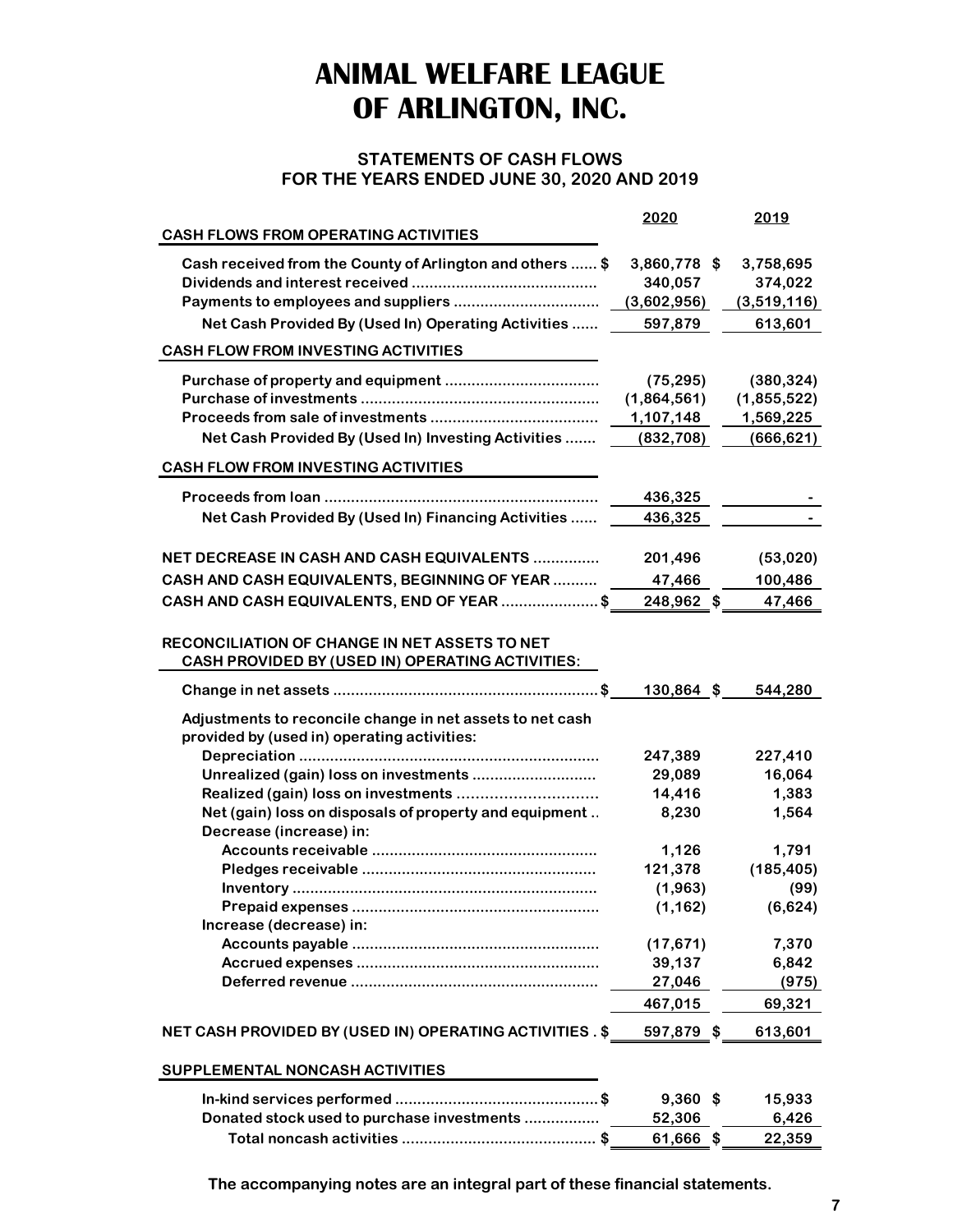#### **NOTES TO FINANCIAL STATEMENTS JUNE 30, 2020 AND 2019**

#### **NOTE 1 – NATURE OF ACTIVITIES AND SIGNIFICANT ACCOUNTING POLICIES**

**The Animal Welfare League of Arlington, Inc. (the League) is a humane society that was organized and incorporated on May 16, 1944 in the Commonwealth of Virginia. The League was formed for the purpose of providing for abandoned animals for the County of Arlington, Virginia (the County). The League provides contractual services to the County for animal control and sheltering and educates the public on animal issues. These activities are funded primarily through Arlington County appropriations and through contributions.** 

#### **Income Recognition**

**Contributions are recognized when the donor makes a promise to the League that is, in substance, unconditional. All donor-restricted revenue is reported as an increase in temporarily restricted net assets, depending on the nature of the restriction. When a restriction expires, that is, when a stipulated time restriction ends or purpose restriction is accomplished, temporarily restricted net assets are reclassified to unrestricted net assets and reported in the statement of activities as net assets released from restrictions. Contributions that are restricted by the donor are reported as unrestricted net assets if the restrictions are met in the same period the donation is made.** 

**Wills are recorded as bequests revenue when the probate court declares the wills valid and the proceeds are measurable.** 

**Revenue from Arlington County appropriations is recognized when earned.** 

#### **Fair Value of Financial Instruments**

**Accounting principles generally accepted in the United States established a framework for measuring fair value, clarifying the definition of fair value within that framework and expanding disclosure about fair value measurements. U.S. GAAP established a three-tiered fair value hierarchy with Level 1 representing quoted prices for identical assets or liabilities in an active market, Level 2 representing quoted prices for identical assets or liabilities in an active market that is non-active or with other than directly or indirectly observable inputs, and Level 3 representing estimate values based on unobservable inputs. Related disclosures are segregated for assets and liabilities measured at fair value based on the level used within the hierarchy to determine their fair values.** 

**The carrying amounts for cash and cash equivalents, accounts receivable, inventory, prepaid expenses, accounts payable and accrued expenses approximate fair value because of the short-term maturity of these instruments.** 

#### **Estimates**

**The preparation of financial statements requires management to make estimates and assumptions that affect certain reported amounts and disclosures. Actual results could differ from those estimates.** 

#### **Cash and Cash Equivalents**

**For purposes of the statement of cash flows, the League considers all bank accounts, cash on hand and petty cash, not held within their investment portfolio, to be cash and cash equivalents.**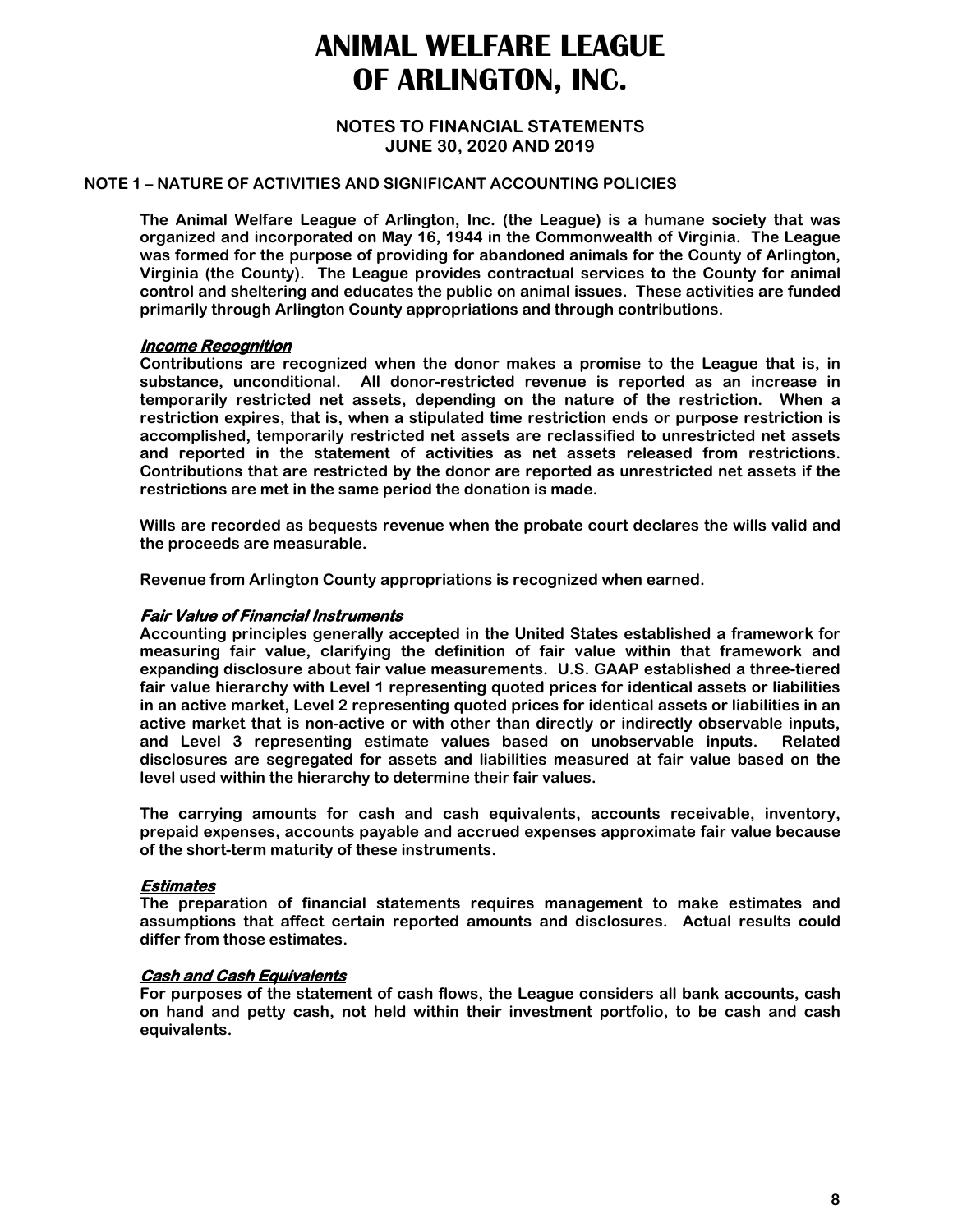**NOTES TO FINANCIAL STATEMENTS JUNE 30, 2020 AND 2019**

#### **NOTE 1 – NATURE OF ACTIVITIES AND SIGNIFICANT ACCOUNTING POLICIES, continued**

#### **Accounts and Pledges Receivable**

**Program receivables are recognized when veterinary services are provided. Pledges receivable are recognized when the donor makes a written promise to give to the League that is, in substance, unconditional. The League uses the allowance method for recording bad debt expense. Management periodically reviews the aged receivables and adjusts the allowance to reflect the current estimate of future bad debt expense. The League records a valuation allowance for sponsorship pledges receivable which are intended to benefit future years. The change in valuation allowance is reported as unrestricted support and revenue in the accompanying statement of activities.** 

#### **Inventories**

**Inventories are stated at cost using primarily the first-in, first-out method. Inventories consist principally of items for resale such as collars, leashes, and pet toys.** 

#### **Investments**

**Investments are reflected at fair market value using level 1 valuation methodology and consist of money market accounts held for long-term purposes and mutual funds investing in debt and equity securities. Interest, dividends and realized gains or losses are recorded when earned or sustained. Fluctuations in the market value of the portfolio are recorded as unrealized gains or losses in the accompanying statement of activities. Donated securities are sold upon receipt to establish fair market value.** 

**The League invests in various investment securities which are exposed to various risks such as interest rate, market, and credit risks. Due to the level of risk associated with certain investment securities, it is at least reasonably possible that changes in the values of investment securities will occur in the near term and such changes could materially affect the amounts reported in the statements of financial position.** 

#### **Property and Equipment**

**The League capitalizes property and equipment with a cost of \$1,000 or more. Costs incurred related to future facility renovations are accumulated in property and equipment and not depreciated until the relevant assets are completed and put into operational use. Expenditures for ordinary maintenance and repair items are charged to operations as incurred. Upon sale, or other disposition of property, the cost and the related accumulated depreciation are eliminated from the accounts and any resulting gain or loss is reflected in the change in net assets. Depreciation is provided for under the straight-line method over the estimated useful lives of the assets ranging from 3 to 40 years.** 

#### **Donated Services and Equipment**

**Contributed property and equipment is recorded at fair value at the date of donation. If donors stipulate how long the assets must be used, the contributions are recorded as restricted support. In the absence of such stipulations, contributions of property and equipment are recorded as unrestricted support.** 

**Contributions of donated services that create or enhance non-financial assets, or that require specialized skills, are provided by individuals possessing those skills, and would typically need to be purchased if not donated, are recorded at their estimated fair market value as of the date of the donation. Donated services reflected in the accompanying financial statements include the value of donated veterinary, grooming and photography services used as part of the League's community services program.**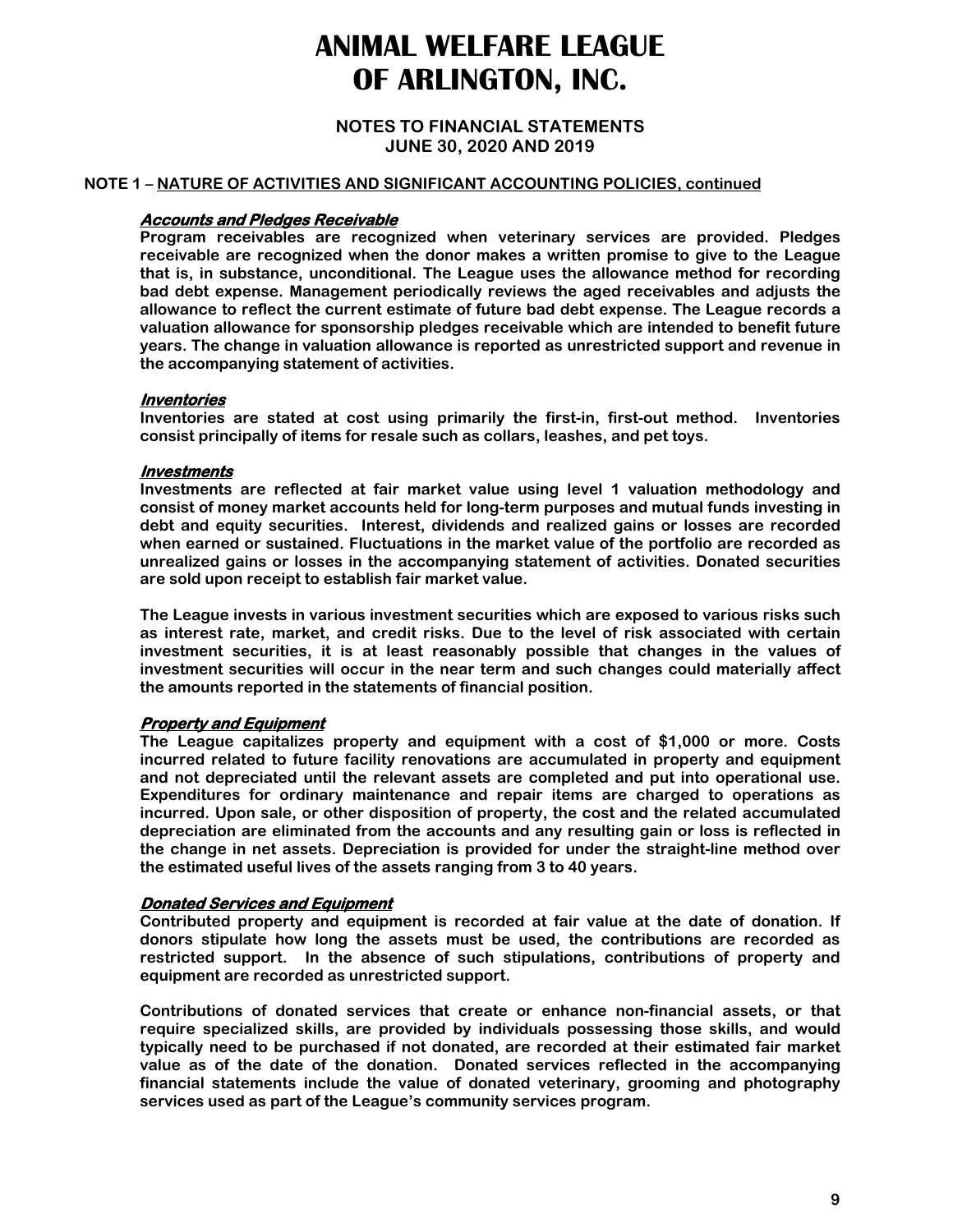#### **NOTES TO FINANCIAL STATEMENTS JUNE 30, 2020 AND 2019**

#### **NOTE 1 – NATURE OF ACTIVITIES AND SIGNIFICANT ACCOUNTING POLICIES, continued**

#### **Classes of Assets**

**To ensure the observance of limitations and restrictions placed on the use of resources available to the League, resources for various purposes are classified for accounting purposes into classes established according to their nature and purpose as follows:** 

**Net assets without donor restrictions – Net assets that are not subject to donorimposed restrictions and may be expended for any purpose in performing the primary objectives of the organization. These net assets may be used at the discretion of the League's management and the board of directors.** 

**Net assets with donor restrictions - Net assets subject to stipulations imposed by donors, and grantors. Some donor restrictions are temporary in nature; those restrictions will be met by actions of the League or by the passage of time. Other donor restrictions are perpetual in nature, whereby the donor has stipulated the funds be maintained in perpetuity. Donor restricted contributions are reported as increases in net assets with donor restrictions. When a restriction expires, net assets are reclassified from net assets with donor restrictions to net assets without donor restrictions in the statements of activities.** 

#### **Income Taxes**

**The League is a non-profit organization exempt from federal income taxation under Section 501(c)(3) of the Internal Revenue Code and classified as other than a private foundation.** 

**Management has evaluated the League's tax positions and concluded that the League has taken no uncertain tax positions that require adjustment to the financial statements. With few exceptions, federal and state information returns for years prior to 2016 are no longer subject to examination by tax authorities.** 

### **NOTE 2 – ACCOUNTS AND PLEDGES RECEIVABLE**

**Accounts receivable is summarized as follows as of June 30:** 

| 2020   | 2019  |
|--------|-------|
| 630 \$ | 207   |
|        | 1.342 |
|        |       |
|        | 207   |
|        |       |
| 630    | 1.756 |
|        |       |

**Pledges receivable total the following at June 30:** 

|                                          | 2020        | 2019    |
|------------------------------------------|-------------|---------|
|                                          | $64,027$ \$ | 185.405 |
| Less: allowance for doubtful collections |             |         |
|                                          | -           | -       |
|                                          | 64.027 \$   | 185.405 |

**There was no bad debt expense for the years ended June 30, 2020 and 2019.**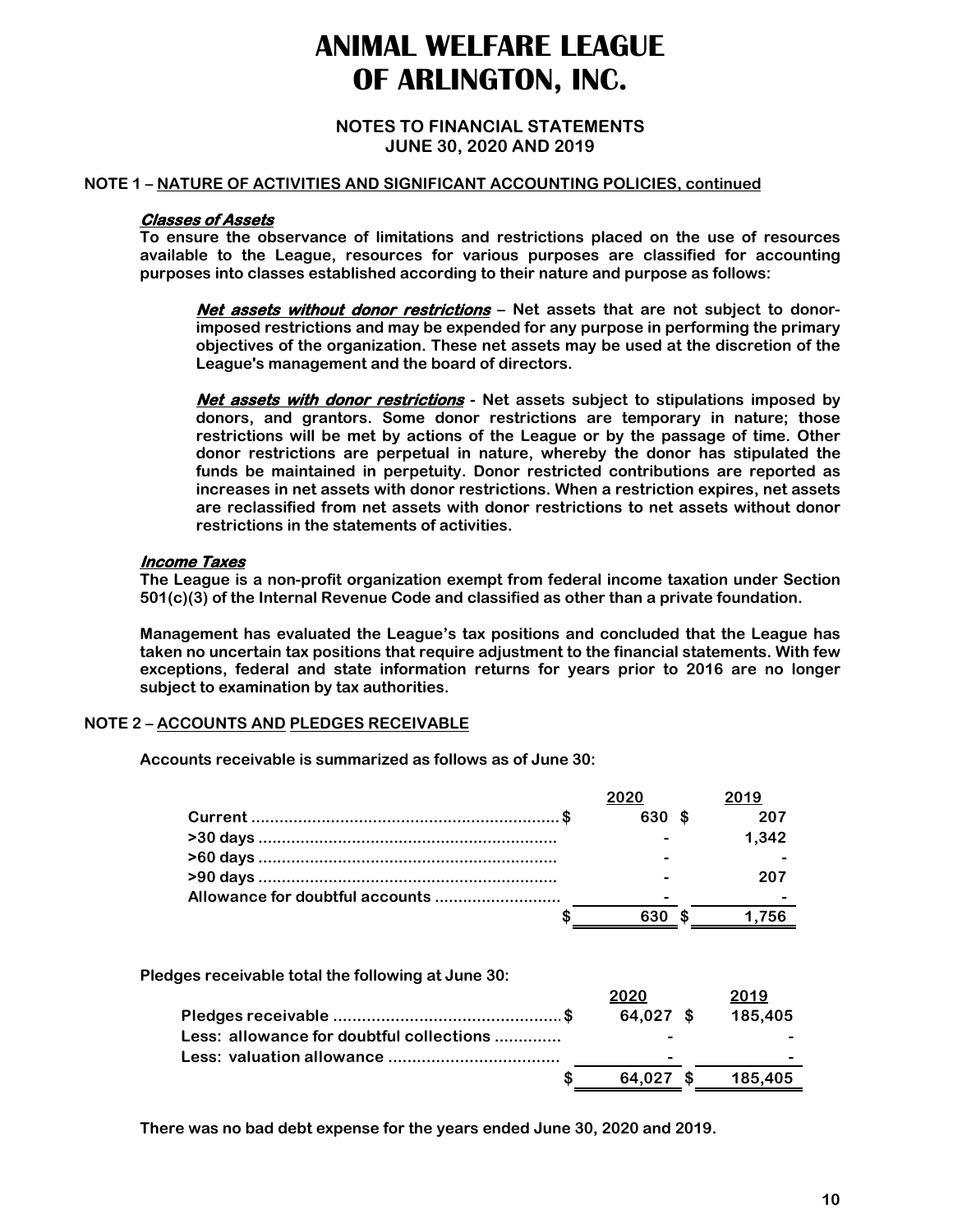#### **NOTES TO FINANCIAL STATEMENTS JUNE 30, 2020 AND 2019**

#### **NOTE 3 – INVESTMENTS**

**Investments are carried at fair value based on quoted prices in active markets (all Level 1 measurements) and consist of the following at June 30:** 

|                                                               | 2020 | 2019                   |
|---------------------------------------------------------------|------|------------------------|
| Mutual funds ………………………………………………………\$  6,604,751 \$  6,046,945 |      |                        |
|                                                               |      | 359.907 203.805        |
|                                                               |      | 6,964,658 \$ 6,250,750 |

**Investment income, which is reported net of related investment expenses in the statement of activities, is comprised of the following for the years ended June 30:**

| 2020         | 2019      |
|--------------|-----------|
| $340,057$ \$ | 374,022   |
| (14.416)     | (1, 383)  |
| (29.090)     | (16,064)  |
| (42.744)     | (40, 224) |
| 253,807 \$   | 316,351   |

#### **NOTE 4 – AVAILABILITY AND LIQUIDITY OF RESOURCES**

**The League's financial assets available for general expenditure, that is, without donor restrictions limiting their use, within one year of the statement of financial position, are as follows:** 

|                                                              | 2020      |
|--------------------------------------------------------------|-----------|
|                                                              | 248,962   |
|                                                              | 630       |
|                                                              | 64,027    |
|                                                              | 5,291,851 |
| Net Financial Assets Available Within One Year  \$ 5,605,470 |           |

**As part of liquidity management, the League has a policy to structure its financial assets to be available for general expenditures, liabilities, and other obligations as they come due. The League invests cash in short-term investments, including money market accounts, stocks, and exchange traded funds so sufficient financial assets are available to cover all of its obligations.** 

#### **NOTE 5 – PROPERTY AND EQUIPMENT**

**Property and equipment at cost, and related accumulated depreciation, at June 30 is comprised of the following:** 

| 2020         | 2019        |
|--------------|-------------|
| 4,629,482 \$ | 4,585,334   |
| 102,247      | 102,059     |
| 275,198      | 275,198     |
| 221,724      | 218,332     |
| 5,228,651    | 5,180,923   |
| (2,731,719)  | (2,503,667) |
| 2,496,932    | 2,677,256   |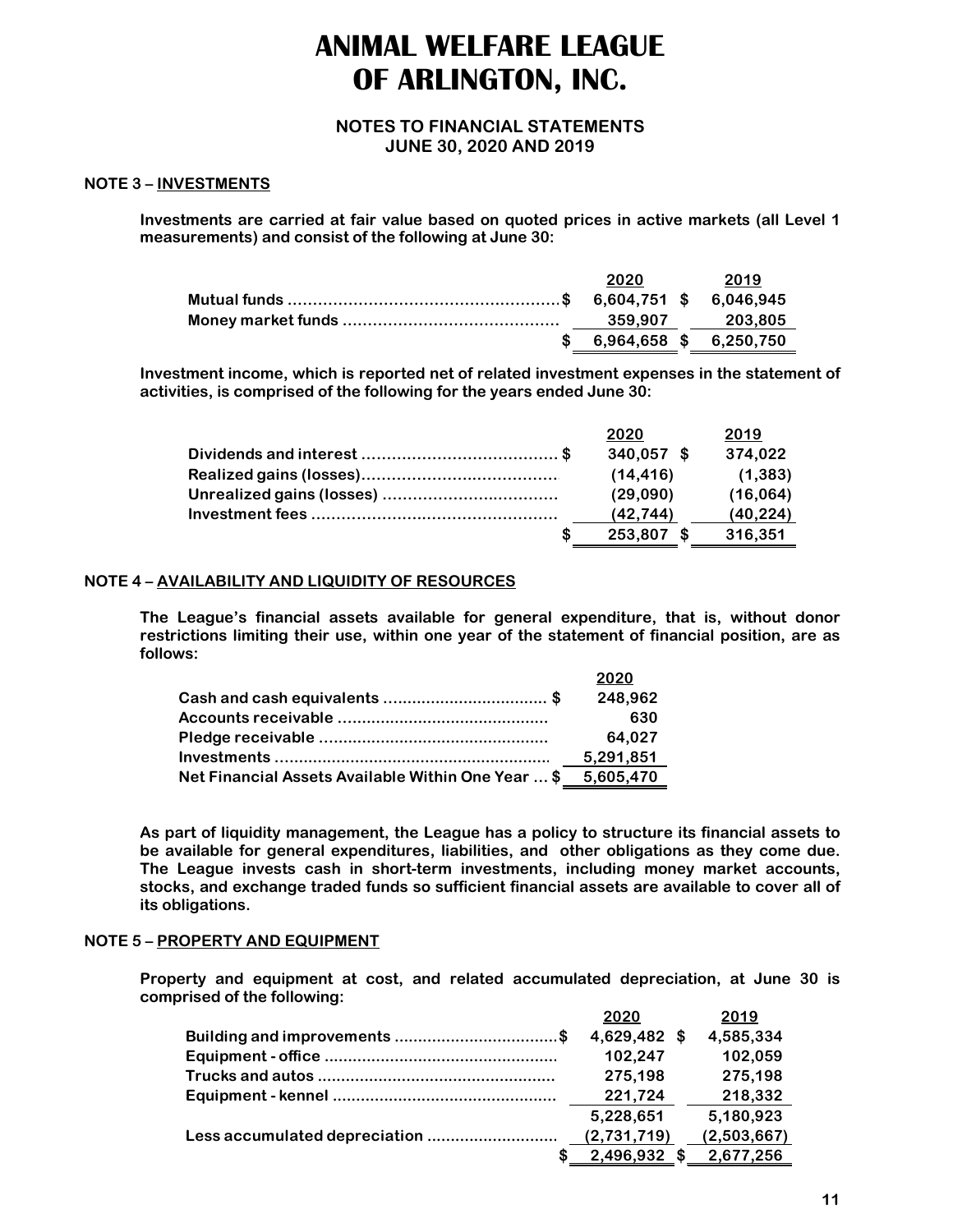#### **NOTES TO FINANCIAL STATEMENTS JUNE 30, 2020 AND 2019**

#### **NOTE 5 – PROPERTY AND EQUIPMENT, continued**

**Depreciation expense for the years ended June 30, 2020 and 2019 totaled \$247,389 and \$227,410, respectively.** 

**Trucks and autos with a net carrying value of \$74,729 were acquired over time with funds received from the County which will revert to the County upon termination of the County contract. See Note 12.** 

#### **NOTE 6 – BOARD DESIGNATED NET ASSETS**

**Included in unrestricted net assets are certain funds which The Board has segregated and designated for general repairs and maintenance and replacement of equipment in the League's building (Building Fund) and for supporting the expansion or improvements of the animal shelter and/or other facilities operated by the League (Capital Fund).** 

**Designated funds consisted of the following at June 30:** 

| 2020                      | 2019            |
|---------------------------|-----------------|
|                           |                 |
|                           | 137.325 589.754 |
| $$1,522,885$ \$ 1,999,040 |                 |

#### **NOTE 7 – NET ASSETS WITH DONOR RESTRICTIONS**

**Net assets with donor restrictions consist of various funds specifically devoted to promoting medical care to animals and educating the public, as follows:** 

- **1. The AWLA TNR Program covers the cost of spaying, neutering and rabies vaccinations for feral cats in Arlington County and the City of Falls Church.**
- **2. The Bob and Pat Ragan Humane Education Fund provides financial support for League staff to visit schools, scout troops, and many other community organizations to provide guidance on pet overpopulation, responsible pet ownership, preparing pets for a new baby, bite prevention, coexisting with urban wildlife and many other important issues affecting animals and people in the Arlington community.**
- **3. The Healthy Pet Funds are to be used to provide treatment of medical ailments to make animals adoptable as well as provide enrichment in the form of behavioral training or environmental upgrades. The cost of treatment must be outside of the scope of our normal animal medical and behavioral expenses.**
- **4. The Dr. Cottey Low Cost Spay/Neuter Fund seeks to reduce pet overpopulation by providing low-cost spay and neuter surgery to pets whose owners cannot afford them.**
- **5. The Ross Roberts Veterinary Assistance Fund provides small contributions to pet owners in order to assist in payment for veterinary fees.**
- **6. The Ross Roberts Kitten Care Fund supports neonatal kitten care training for volunteers and the public. Funds are also used for capital improvements, consultants, equipment and supplies to operate a neonatal kitten nursery.**
- **7. Donor restricted grant funds are used to provide access to low cost veterinary care, behavioral advice and pet wellness resources. Funds are also used to fulfill the requirements of grants received from Maddie's Fund, Best Friends Animal Society and Banfield Charities.**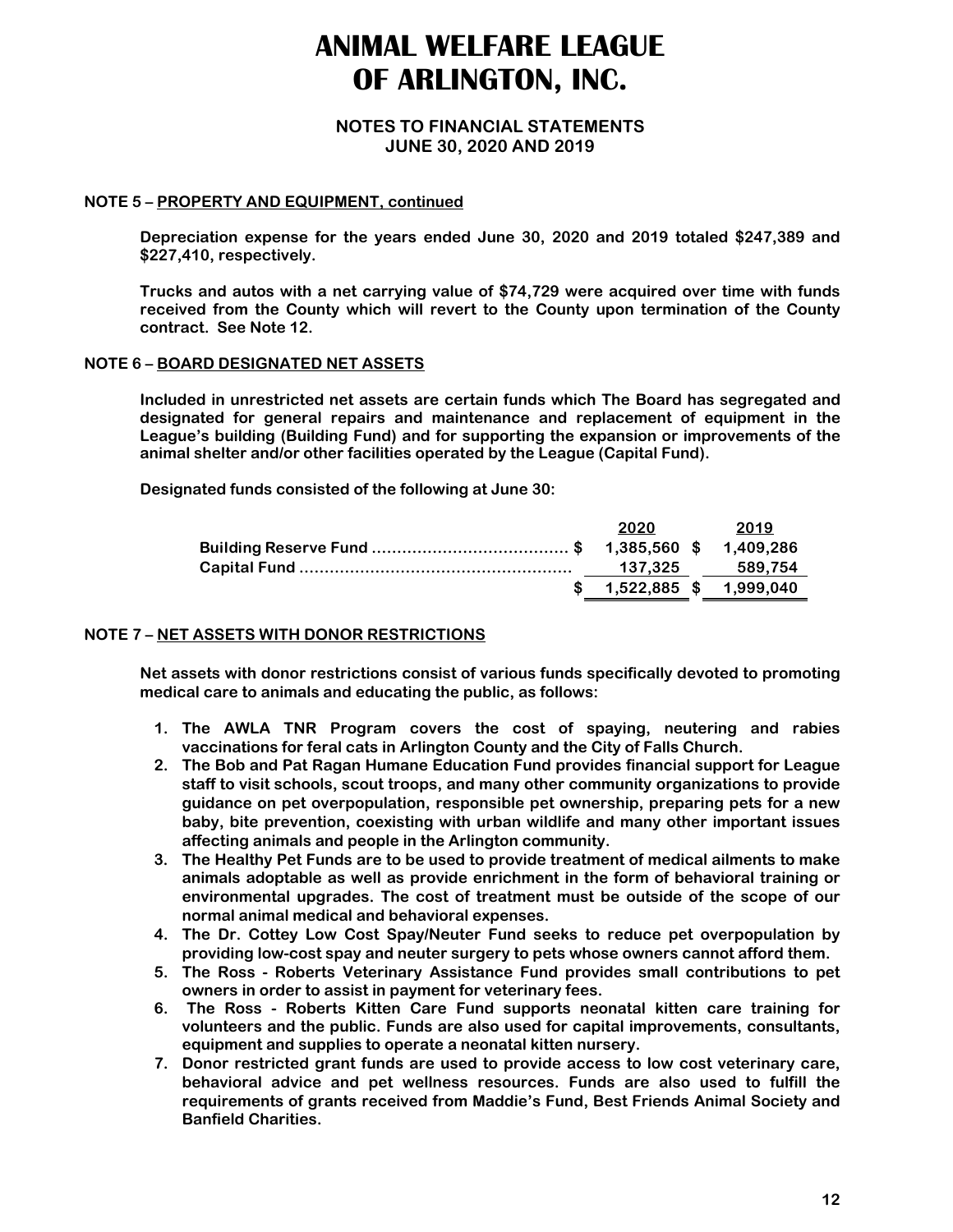### **NOTES TO FINANCIAL STATEMENTS JUNE 30, 2020 AND 2019**

#### **NOTE 7 – NET ASSETS WITH DONOR RESTRICTIONS, continued**

- **8. The Jean M. Senior Pet Fund provides funds to be used to reimburse adopters for medical and behavioral treatment for designated animals after they have been adopted for a set period.**
- **9. The Gladys Shulaw Cat Fund is to be used to facilitate the adoption of adult cats, spaying and neutering adult cats, supporting the AWLA Community Cats program (TNR), vet assistance to adult cats, and the Paws & Read program for cats.**

**Net assets with donor restrictions at June 30 consist of the following:** 

|                                                 | 2020       |   | 2019    |
|-------------------------------------------------|------------|---|---------|
|                                                 | $5.054$ \$ |   | 7.486   |
| <b>Bob and Pat Ragan Humane Education Fund </b> | 20,667     |   | 20.140  |
|                                                 | 191,844    |   | 101,255 |
| Dr. Cottey Low Cost Spay/Neuter Fund            | 72,347     |   | 13,815  |
| Ross - Roberts Veterinary Assistance Fund       | 12,980     |   | 24,875  |
| Ross - Roberts Kitten Care Fund                 | 19,473     |   | 20,762  |
|                                                 | 27,188     |   | 34,940  |
|                                                 | 149,922    |   | 174.211 |
|                                                 | 180,000    |   |         |
|                                                 | 679,475    | S | 397.484 |

### **NOTE 8 – LEASES**

**Under a lease signed in January 1997, the County allowed the League to construct, operate, and maintain a building and related structures to be used as an animal control and adoption center on a portion of the County property, rent free, over thirty years. The lease is renewable every 10 years until the expiration of the final lease term in 2027. After the expiration of the final lease term, the League's tenancy on the land will be on a month-tomonth basis. The County reserves the right to refuse to recognize such month-to-month tenancy and to seek the League's eviction from the property. Upon termination of the lease agreement, the County shall pay to the League the depreciated base cost of the improvements erected on the property following the start of the lease. The League plans to enter into a new lease agreement with the County upon expiration of the final lease term in 2027.** 

**The fair value of the rent attributable to the property cannot be reasonably estimated, and accordingly has not been reflected in the accompanying financial statements. The League must, at its own cost and expense, provide public liability insurance for as long as the agreement remains in effect.** 

#### **NOTE 9 – SPECIAL EVENTS**

**Special fundraising events are reflected net of costs in the statements of activities. Gross revenues and expenses for the years ended June 30 are as follows:** 

| 2020              | 2019                 |
|-------------------|----------------------|
| 48.954 \$ 173.904 |                      |
|                   | $(9,633)$ $(74,608)$ |
| 39,321 \$ 99,296  |                      |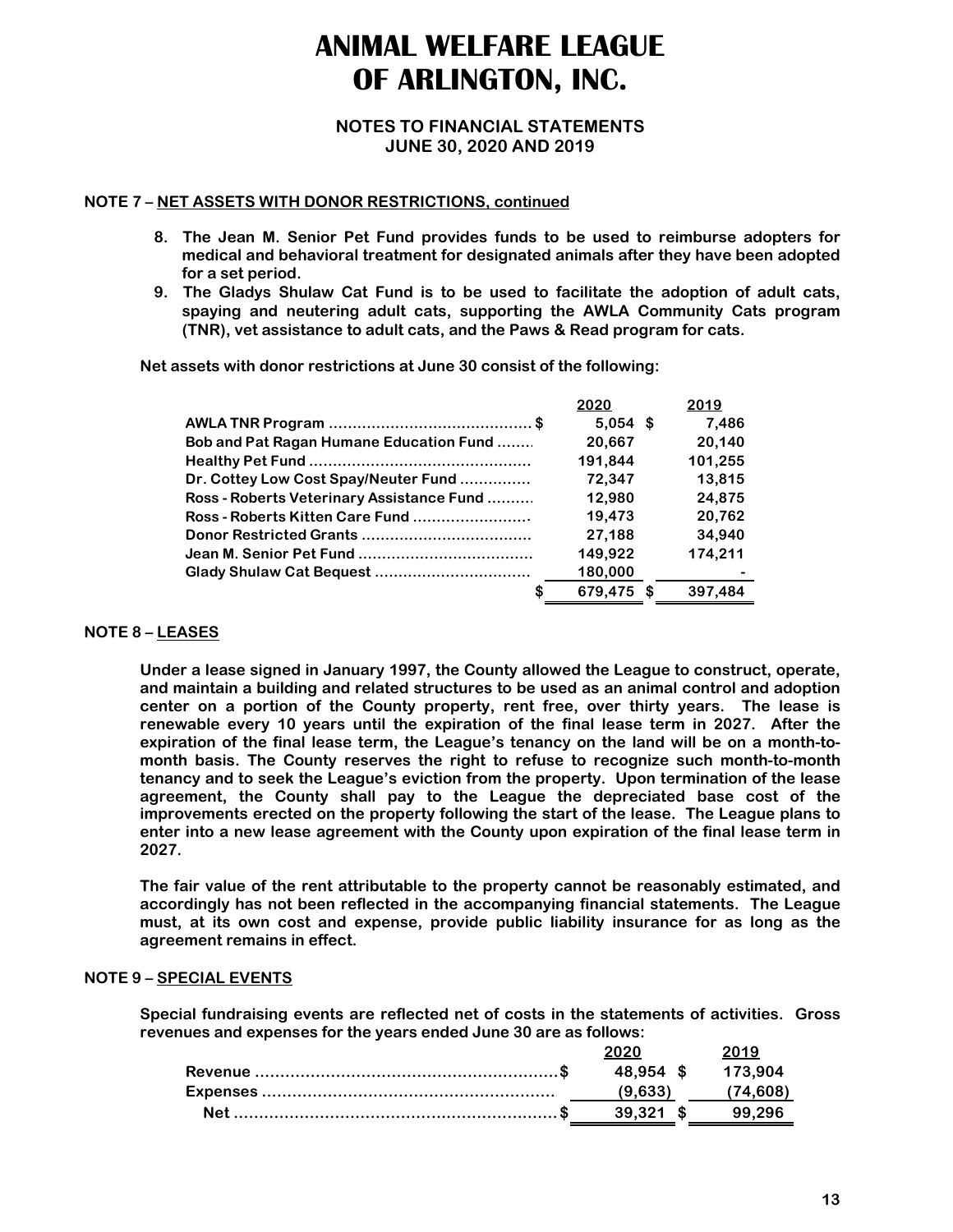#### **NOTES TO FINANCIAL STATEMENTS JUNE 30, 2020 AND 2019**

#### **NOTE 10 – EXPENSE ALLOCATION**

**The costs of providing the various programs and other activities have been summarized on a functional basis in the statement of functional expenses. Accordingly, certain costs have been allocated among the program, general and administrative and fundraising activities based on level of effort. Such allocations are determined by management on an equitable basis.** 

#### **NOTE 11 – RETIREMENT PLAN**

**The League participates in a tax-deferred annuity plan under Section 403(b) of the Internal Revenue Code covering all employees who choose to participate after attaining age 21. Under the terms of the Plan, participants may voluntarily elect to have a portion of their compensation deferred and contributed to the Plan. The League contributes 7% of compensation for all eligible employees. Retirement expense for the years ended June 30, 2020 and 2019 totaled \$84,345 and \$70,430, respectively.** 

#### **NOTE 12 – CONCENTRATION**

**The League receives significant funding from the County of Arlington to provide animal shelter management and animal control services for the County of Arlington. The League's contract with the County of Arlington is comprised of seven annual periods with mutually agreed upon contract amounts in accordance with County Appropriations. The contract expires on June 30, 2021.** 

**Appropriated funds received from the County for the years ended June 30, 2020 and 2019 totaled \$1,419,517 and \$1,476,285, respectively. County Service expenses totaled \$2,519,531 and \$2,365,568 for the years ended June 30, 2020 and 2019, respectively.** 

**Because the League receives significant funding from the County of Arlington for operations, the programs and activities of the League could be materially affected if the level of funding from the County is substantially reduced.**

#### **NOTE 13 – PAYCHECK PROTECTION LOAN**

**On April 22, 2020, the League received loan proceeds in the amount of approximately \$436,325 under the Paycheck Protection Program ("PPP"). The PPP, established as part of the Coronavirus Aid, Relief and Economic Security Act ("CARES Act"), provides for loans to qualifying businesses for amounts up to 2.5 times of the average monthly payroll expenses of the qualifying business. The loans and accrued interest are forgivable after eight weeks as long as the borrower uses the loan proceeds for eligible purposes, including payroll, benefits, rent and utilities, and maintains its payroll levels. The amount of loan forgiveness will be reduced if the borrower terminates employees or reduces salaries during the eightweek period.** 

**The unforgiven portion of the PPP loan is payable over two years at an interest rate of 1%, with a deferral of payments for the first six months. The League intends to use the proceeds for purposes consistent with the PPP. While the League currently believes that its use of the loan proceeds will meet the conditions for forgiveness of the loan, there is no assurance that certain events might occur that could cause the League to be ineligible for forgiveness of the loan, in whole or in part.**